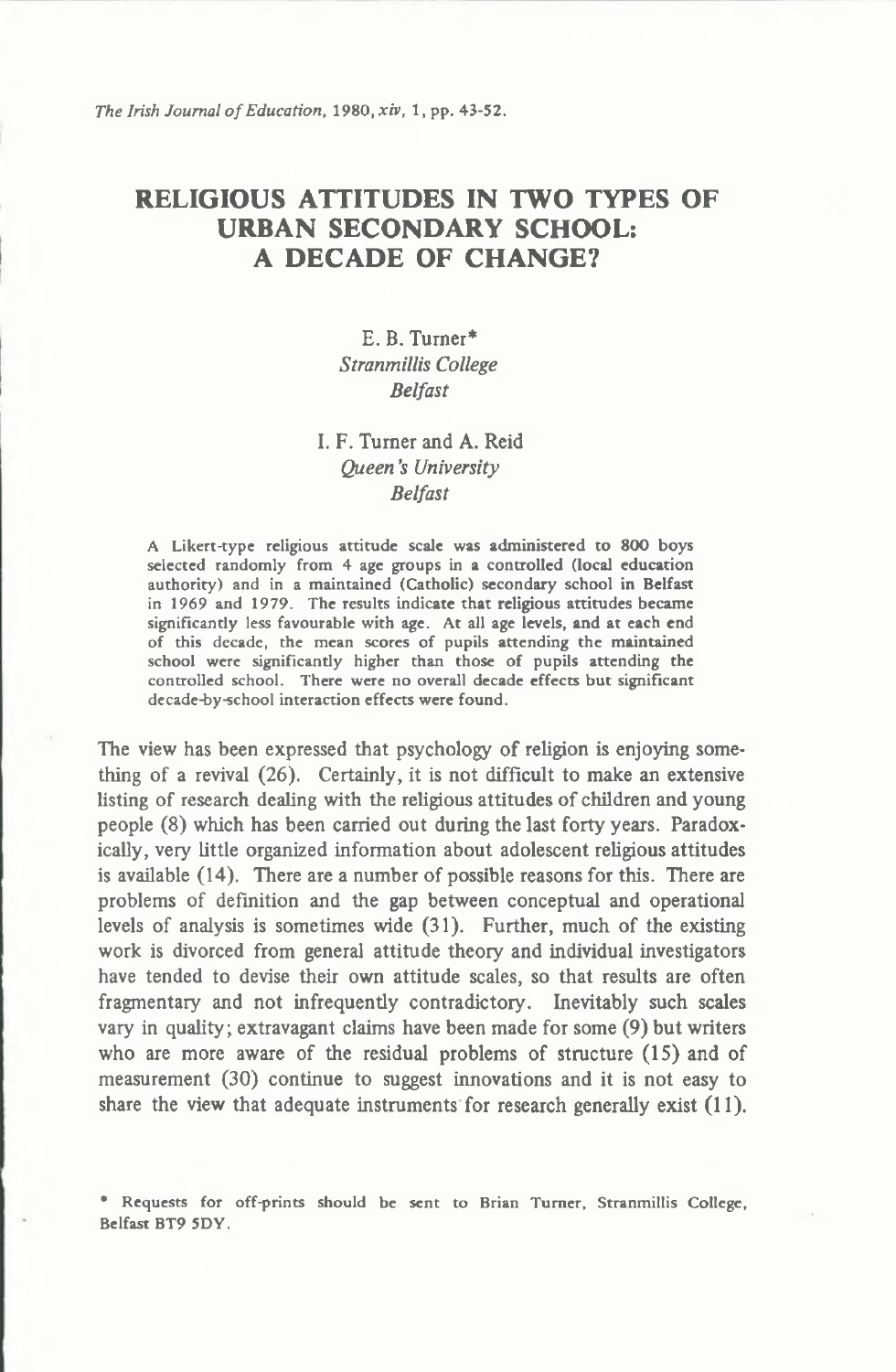**With these reservations in mind, it is possible to summarize some relevant findings Religion, at adolescence, is said to be neither a subject of pressing mterest nor a frequent cause of worry (22) and religious education in schools has been found to occupy a low position in children's esteem (18) It has been asserted that adolescents are irreligious and this has been attributed to many causes and credited with many consequences (3) There is said to be an age-related decline on all criteria of religious activity, growing uncertainty bemg correlated with increasing age (27) In the research which he reviews, Francis (8) finds almost unequivocal evidence of deterioration of religious attitudes during the first three years of secondary schooling While some investigators suggest that this is followed by stabilization (10), Francis finds a consistent and persistent decline, having its roots in the primary school and culminating in a specific movement towards more aggressively hostile attitudes among semor pupils in secondary schools**

**On the other hand, it has been observed that mean scores on attitude measures often conceal distributions of some complexity (6) and that adolescence is a time of continued mterest in religion (5), a period of uncertainty and choice rather than rejection (17) The questioning of childhood concepts has been positively regarded (4) and there is evidence that traditional formulae are pervasive, despite the prevalence of critical thinking (33)**

**It is commonly asserted that religious attitudes are negatively related to intelligence and to educational level, particularly to level of scientific education (25), but it is clear that such relationships are easily oversimplified and contrary evidence is not less strong (12, 31) Simon and Ward (27) are probably on secure ground m suggesting that the relationship between intelligence and belief is complex (7) and interactions between religious attitudes and the comprehension of religious ideas may be assumed to exist (30)**

**A tendency for men to show religious attitudes which are consistently less favourable than those of women has long been noted (1) and this is sometimes reflected m studies earned out with students (19) and with adolescents of school age (5) Simon and Ward (27) did not find that gender differences were significant m the religious attitudes of younger pupils in secondary school but the tendency for girls to hold firmer beliefs was clear m older groups**

**A good deal of attention has been directed towards possible differential effects on religious attitudes of attendance at denominational and at local**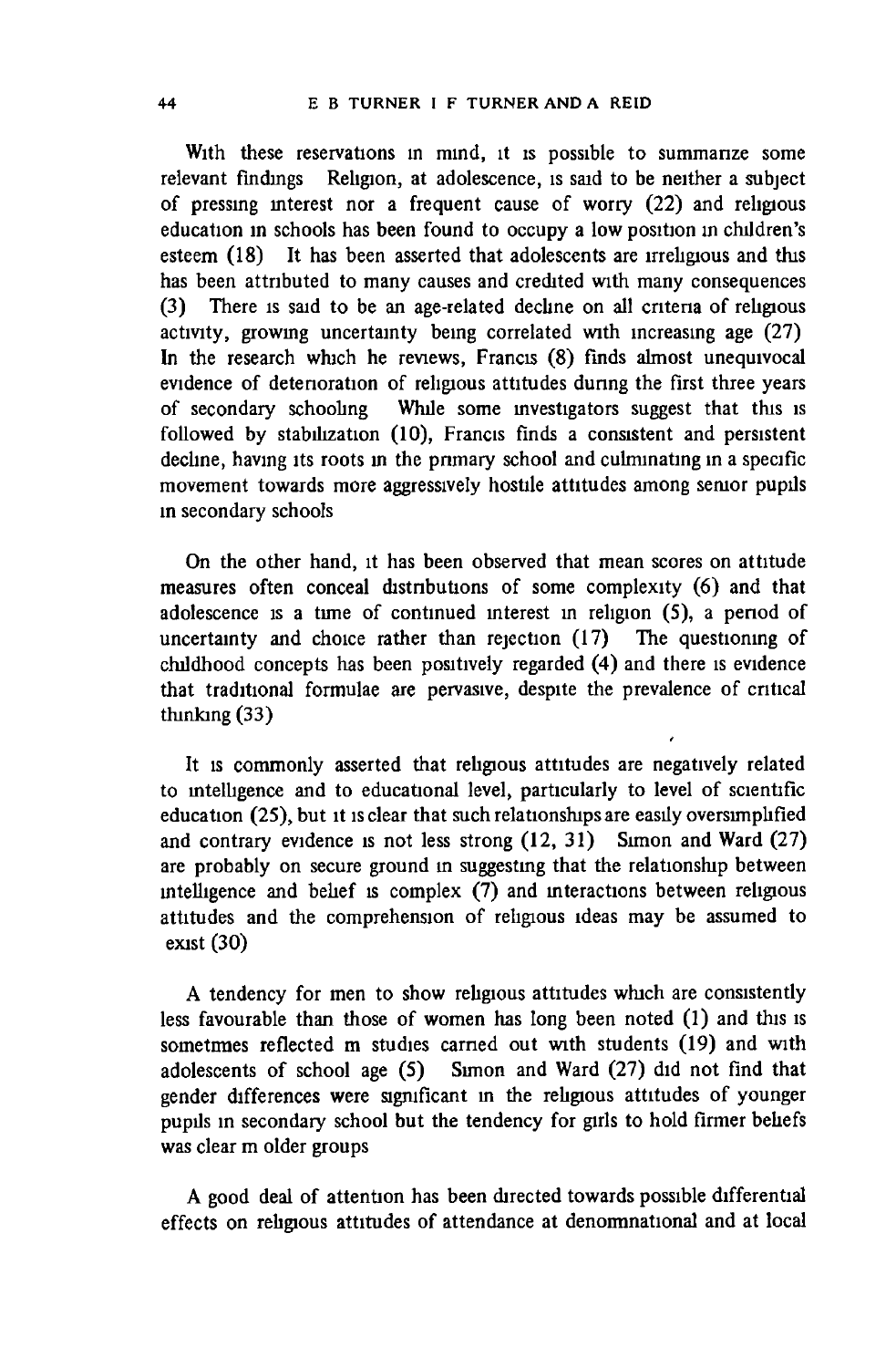#### RELIGIOUS ATTITUDES IN SECONDARY SCHOOL 45

**authority schools. Though there is a large measure of overlap in beliefs and values (15), there is evidence that pupils at Catholic schools, while displaying a wide range of conviction, differ significantly from those in nondenominational schools. For example, Francis (9) regards his results as providing a good deal of encouragement for Catholic primary schools which he sees as contributing greatly to their pupils' favourable attitudes towards religion. On the other hand, various Catholic writers have been severely critical of denominational schools for their alleged pre-occupation with catechesis and have expressed doubts about their effectiveness as agencies for the religious socialization of the young (28,29).**

**The picture, then, is complicated if not confused and any study of religious attitudes should at least acknowledge the conceptual and methodological problems of measurement. An obvious consideration is the nature of the relationship between attitude and belief. This relationship, less straightforward than has sometimes been supposed (7), may have particular relevance to studies involving religious attitudes and beliefs (31).**

**The religious attitudes of adolescents have some additional interest in Northern Ireland, described by Beach (2) as 'a partially modernized society'. There has been some evidence that it is an area in which conventional attitudes to religion and to Christian belief are widely endorsed (13) and it would not be surprising if regional characteristics were reflected in the young. Certainly a variety of historical, social, and demographic factors suggest that the findings of research conducted elsewhere may not be entirely applicable in Northern Ireland. A further point of interest is the suggestion that the religious segregation of school provision is a contributory element in the community strife which has persisted during the decade with which the present investigation is concerned. Hence, the aim of our investigation was to find out whether there were systematic differences in religious attitudes between schools, between age levels, or over a ten-year period. For this purpose, religious attitudes were taken to refer to a readiness to respond in a fairly stable and consistent manner to conventional Christian belief and practice and a religious attitude scale was selected which had been developed in a broadly Christian context. For example, a respondent with a high religious attitude score would be more likely than not to accept the view of the existence of God as Father, Son, and Holy Spirit, or to reject a statement which denies that Jesus rose from the dead.**

#### **METHOD**

#### *Sample*

**Eight hundred boys took part in the study. In 1969, at the beginning of**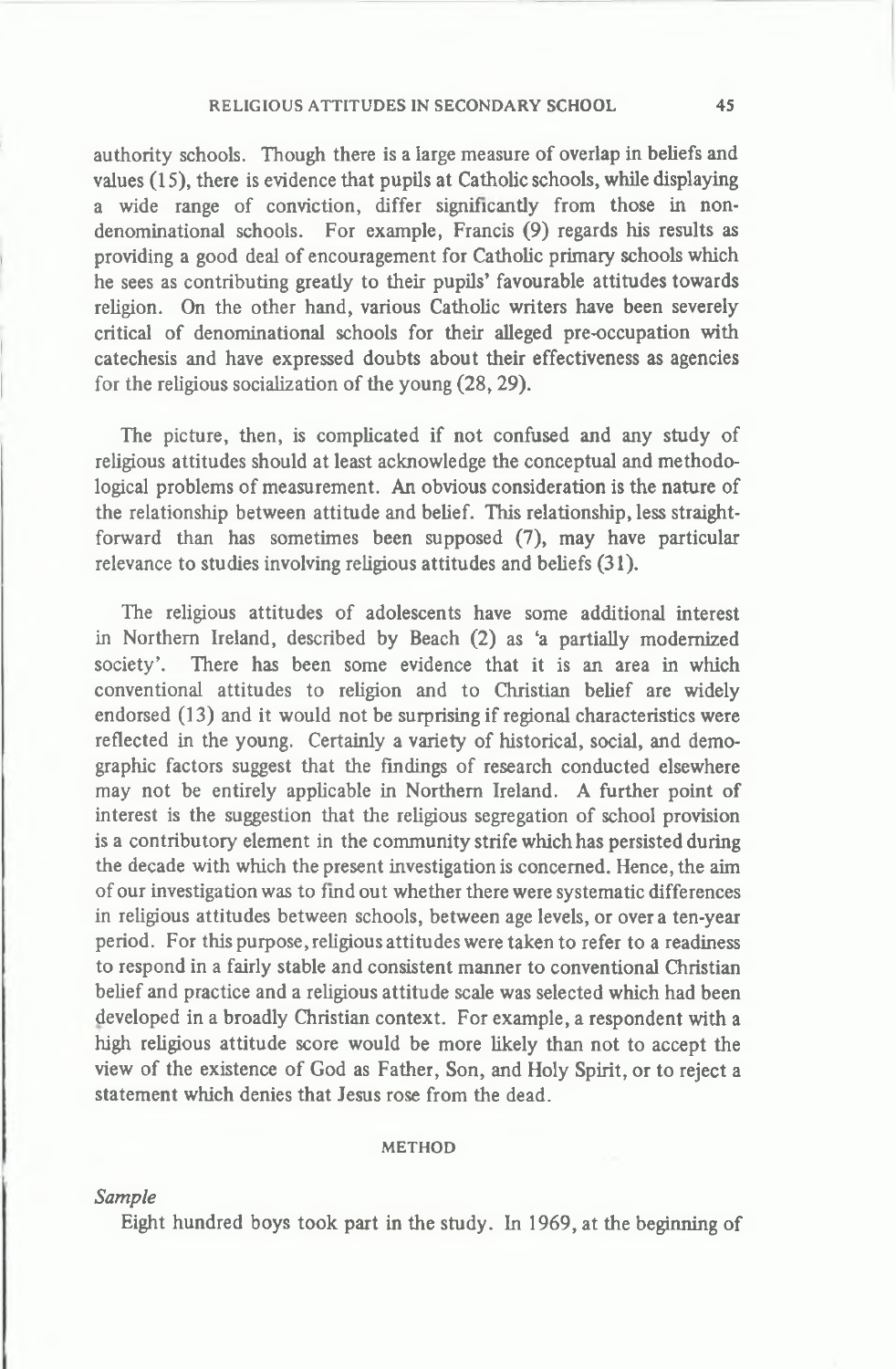**the present civil disturbances in Northern Ireland, 200 boys were selected from each of two secondary schools in Belfast Fifty boys were drawn at random from each of four age groups in each school 12, 13, 14, and 15-year olds In 1979, the same schools were revisited and a further 200 boys were selected from each, using the same sampling procedure The schools were, and remain, typical of secondary schools in the city, both in size and m the social background of their pupils, more than 80% of pupils' fathers are m skilled or semi-skilled occupations One is a 'controlled' school, funded and managed by the local education authority, the other is a 'maintained' school, similarly funded but under ecclesiastical management and run by a Catholic teaching order All the boys in the maintained school were Catholics and, without exception, those in the controlled school claimed affiliation with some Protestant church, though it was evident that some were unclear about the denomination to which they belonged Each subject in this school was asked whether he had attended church or Sunday school dunng the previous week and the percentage of affirmative replies, declining from 48% in the first year to 21% m the fourth year, suggests that membership was often tenuous**

**As part of a wider study (30), all of the 1969 sample had been tested on the Science Research Associates' Test of Primary Mental Abilities and an analysis of variance applied to the scores showed no significant difference between schools or between age levels**

### *Instrument*

**The 25-item Likert type scale which was used is descnbed m detail by Turner (31) It includes statements concemmg the reality and omni presence of God, the divinity of Christ, the efficacy of prayer, the existence of hfe after death, and the role of the Church There are 14 favourable items, for example, 'God knows all my thoughts and movements' (item 9), 'The soul lives on after the body dies' (item 4), and 'I believe the teachings of my Church' (item 8) The remaining 11 items are unfavourable, for** example, 'People only imagine that prayer helps them' (item 1) and 'There **is no hfe after death' (item 21) For each statement, a respondent is provided with five options ('strongly agree', 'agree', 'uncertain', 'disagree',, and 'strongly disagree') of which he or she is asked to choose one For statements favourable to religion, responses are scored 4, 3, 2, 1,0 and for those unfavourable to religion the scoring is reversed, so that the possible range of total scores is from 0 to 100**

**The scale was standardized on a sample of 984 secondary school pupils, aged from 11 to 17 It has high levels of internal consistency (Cronbach's co-efficient 'Alpha' = 0 92, domam validity = 0 96) When 200 subjects**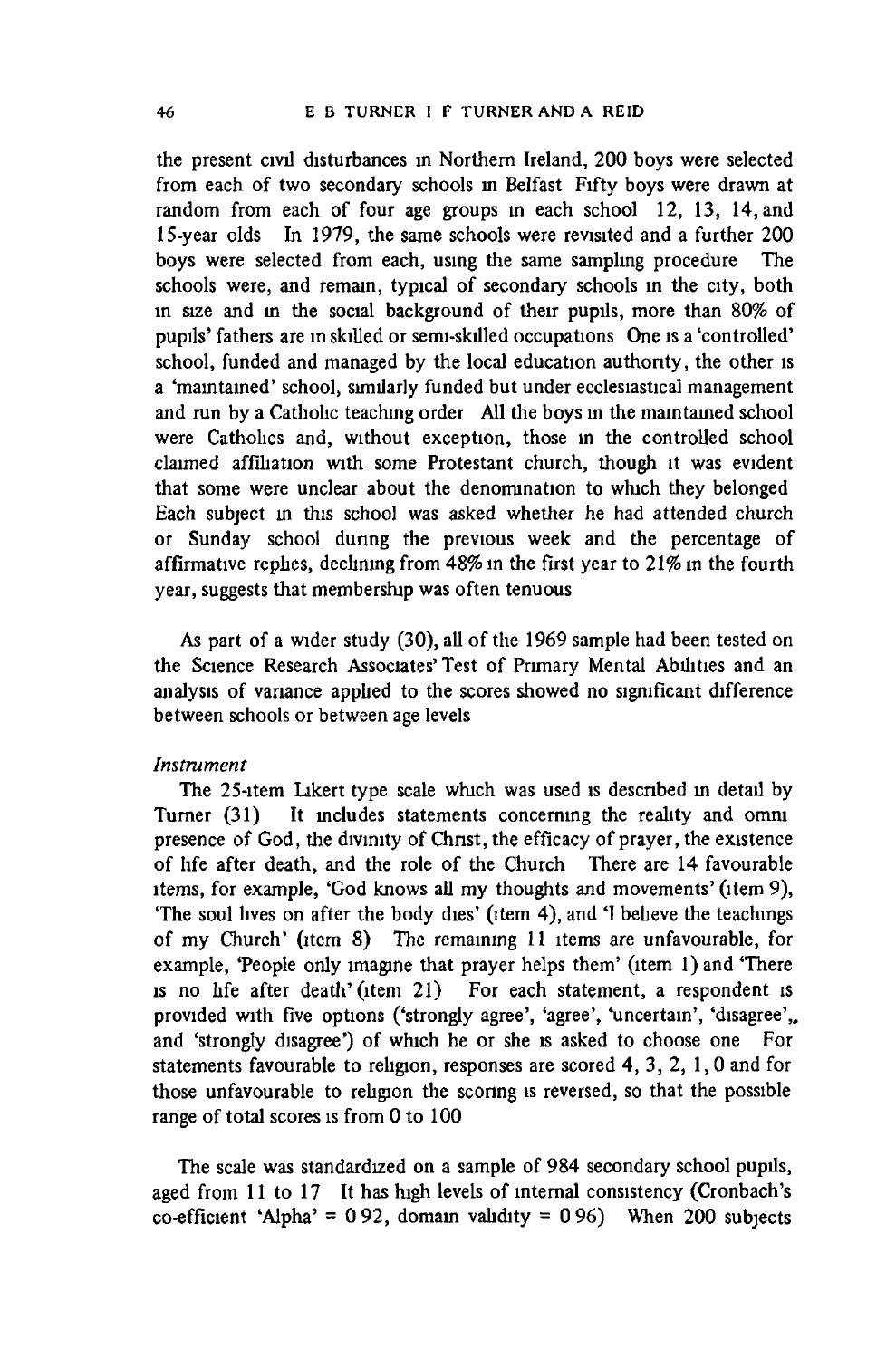**were re-tested after six months, the test-retest reliability co-efficients, calculated separately for each of five age levels (from 12 to 16 years) ranged from 0.82 to 0.90. Split-half reliability co-efficients, calculated by the Spearman-Brown formula, from the scores of 40 pupils selected randomly from each of the same five age groups, in two secondary schools, ranged between 0.90 and 0.99.**

## *Procedure*

**To minimize the disruption to normal school routine, the scale was administered in the ordinary classrooms to groups of subjects of similar age, ranging in size from 15 to 25. The statements were read to pupils as it was possible that some might have difficulty in reading and very simple, spoken instructions were used as these had to be comprehensible to pupils of all levels of ability, including some from backward classes. The pupils were assured that their answers would not be seen by anyone apart from the writers who conducted the testing and no teacher was present during the administration of the scale.**

#### RESULTS

**Mean scores on the religious attitude scale are given in Table 1. A 2x2x4 analysis of variance was applied to the data; follow-up tests to locate significant differences were carried out using Tukey's method.**

#### TABLE 1

|            | Year | Age group |       |       |       |
|------------|------|-----------|-------|-------|-------|
|            |      | 12        | 13    | 14    | 15    |
| Controlled | 1969 | 69.94     | 68.62 | 57.34 | 59.88 |
| school     | 1979 | 72.58     | 63.96 | 62.92 | 54.18 |
| Maintained | 1969 | 77.32     | 81.12 | 74.98 | 74.22 |
| school     | 1979 | 80.60     | 74.02 | 71.68 | 68.04 |

### MEAN SCORES ON RELIGIOUS ATTITUDE SCALE

**There was a significant difference between the controlled (local authority)** and maintained (Catholic) schools  $(F = 124.81; df = 1; p \le 0.001)$  with **differences of similar magnitude emerging on each occasion. In 1969, the overall mean for the local authority pupils was 63.61 and for the Catholic**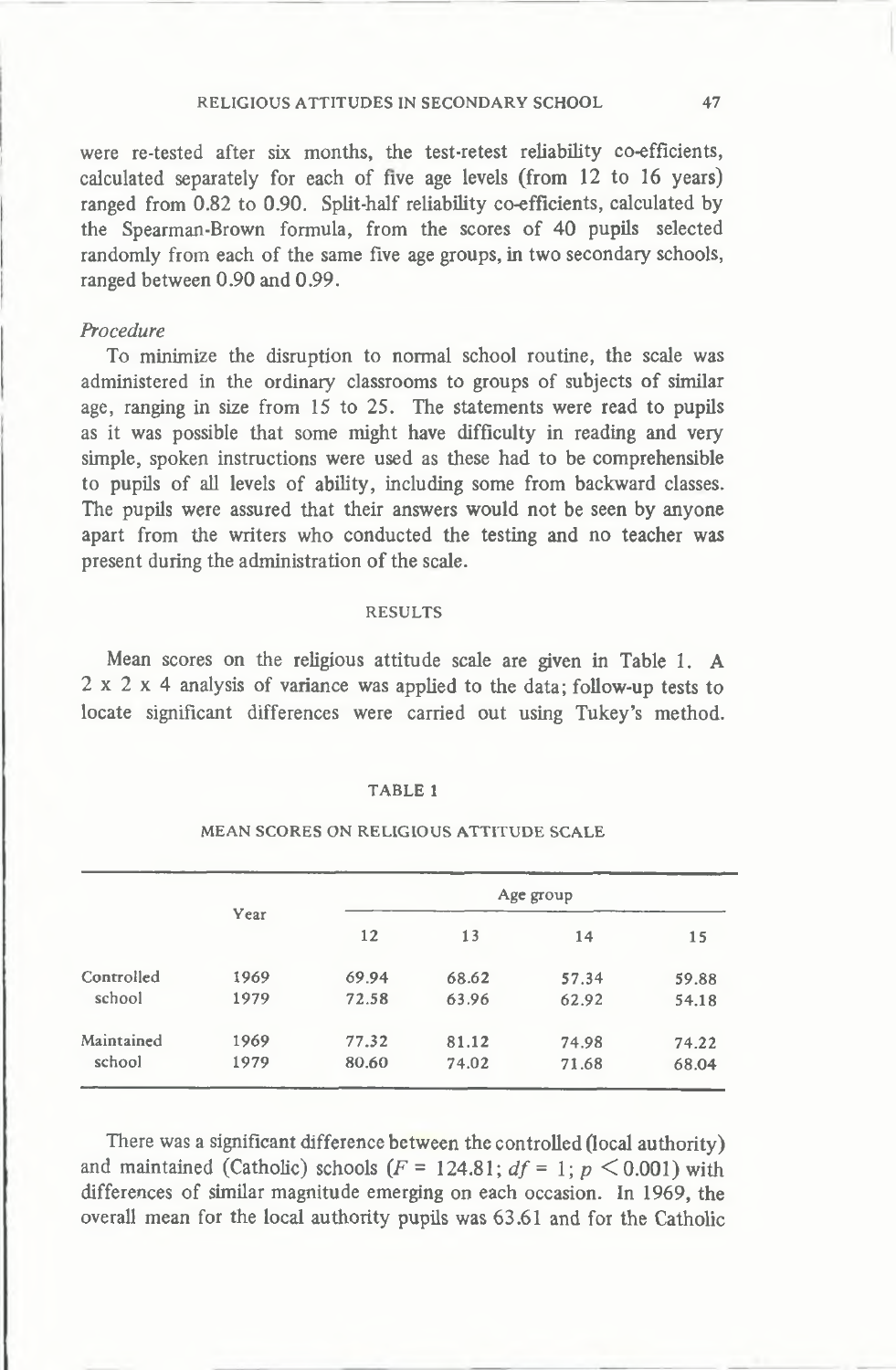## ' I IGURE 1

## RELIGIOUS ATTITUDE SCORES AGE-GROUP DIFFERENCES 1969 AND 1979



 $\overline{\mathbf{r}}$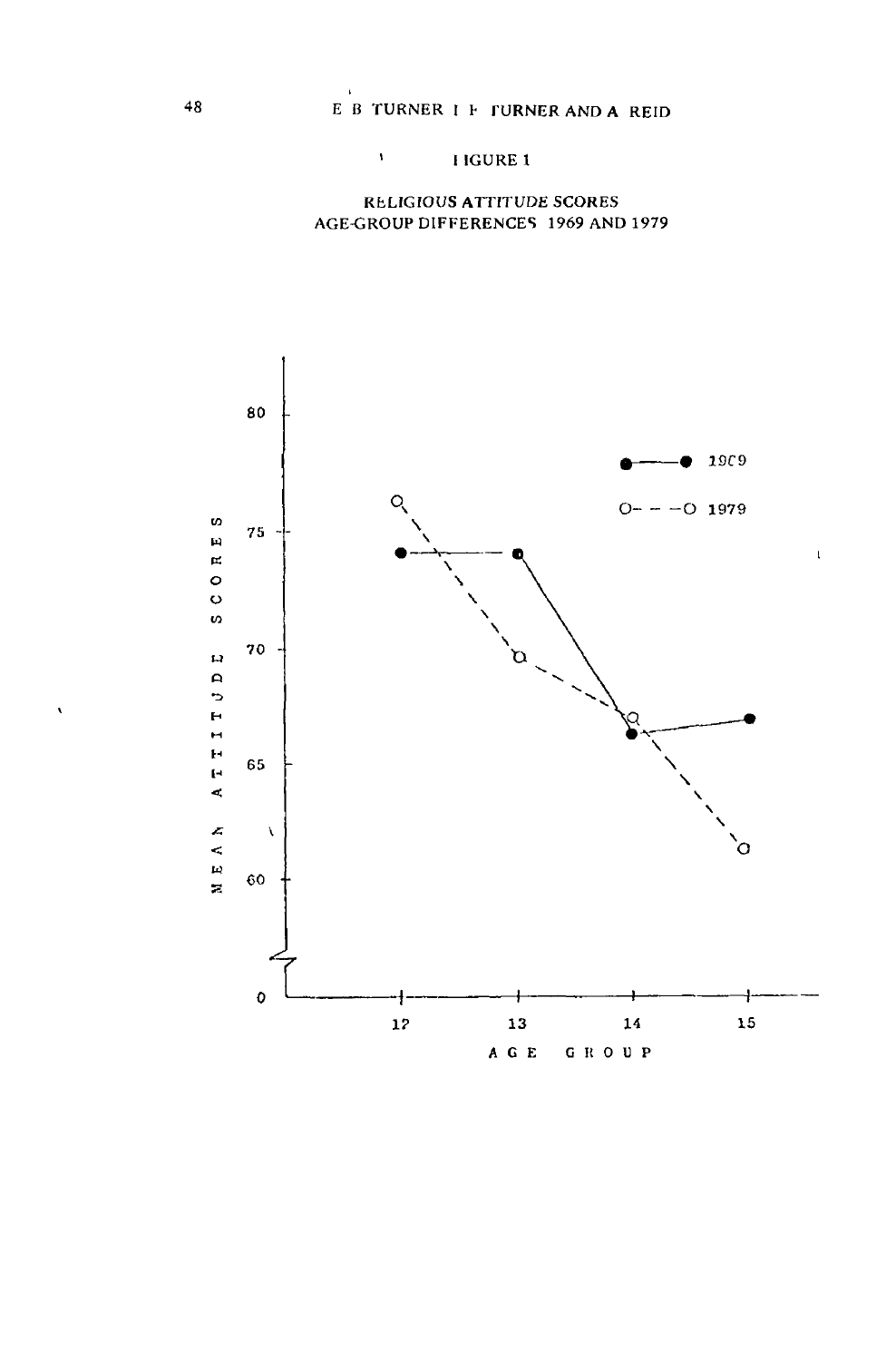pupils 77.21 ( $p \le 0.001$ ). In 1979, the corresponding means were 63.75 and 73.29  $(p \le 0.001)$ . When between-cells comparisons were carried out, the mean scores of the Catholic pupils were significantly higher  $(p \leq 0.001)$ **at each age level, both in 1969 and 1979.**

There was a significant difference between age groups  $(F = 23.13; df = 3;$ **p < 0.001), accompanied by significant age-by-decade interaction effects**  $(F = 3.48; df = 1; p \le 0.05)$ . Exploration of these interaction effects **indicated that in 1969 there were significantly more favourable attitudes at 12 and at 13 than at 14 and at 15 years of age, whereas in 1979, score decrements were significant only between 12-year olds and each of the older age groups and between 13 and 15-year olds. These differences are illustrated in Figure 1.**

**The overall mean in 1969 was 70.41 and in 1979 it was 68.52 but, although the main decade effect was not significant, there were significant** decade-by-school interaction effects  $(F = 3.84; df = 1; p \le 0.05)$ . At the **beginning and end of this ten-year period, the means for the local authority pupils, with age levels combined, were virtually identical (63.61 and 63.75), but for the Catholic pupils the corresponding means differed significantly.**

#### DISCUSSION

**The difference between schools in the favourability of religious attitudes is very clear and remarkably consistent. Less dramatic, but also interesting, are the differences between the patterns of age-related changes which occur. At all age levels, and at the end of each decade, the mean scores of pupils attending the maintained (Catholic) school are significantly higher than those of their counterparts in the controlled (local authority) school. It is apparent that, in each school, religious attitudes become significantly less favourable with age but the significant interaction effects (Figure 1) highlight some interesting differences within this shared trend. Beginning with a higher level of favourability in the youngest age group, the decline in the mean scores of the Catholic pupils is less pronounced; the between-cells comparisons suggest that the age-related decline begins somewhat later and it is striking that the fourth-year mean is as high as that of the first-year pupils in the local authority school.**

**These clear school effects are consonant with findings of research carried out elsewhere (15); they are perhaps more remarkable in the context of a community in which religious attitudes have been said to be generally favourable (13). The reasons for these differences are matters for legitimate speculation. The suggestion that the more favourable attitudes of the**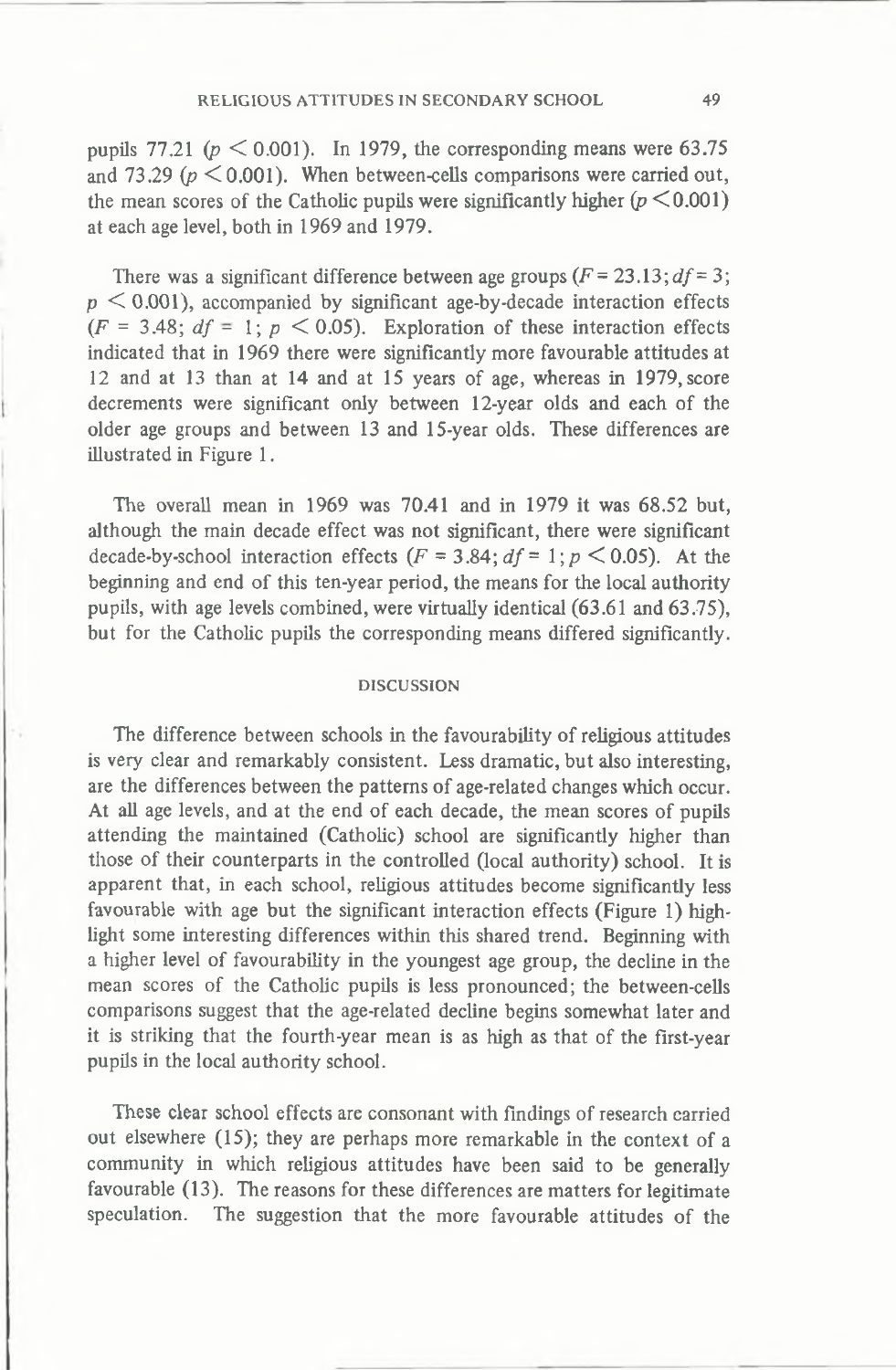$\lambda$ 

**maintained school pupils may arise from a particularly effective interaction between home, school, and church receives some support from Humphreys (16), who is enthusiastic about the way m which Irish Catholic children are instructed in the beliefs and duties of their faith, not only by their schools but also by the home Madaus and Linnan (20) have pointed out that just as the home exerts a powerful influence on the child's secular educational achievements so the religiosity of the home may be considered an early and powerful determinant of religious attitudes When Neuwien (24) asked some 14,000 students at Catholic schools to rank influences on their religious development, 48 3% of 'first choices' were assigned to 'parents' example' compared to only 223% to 'schools' religious instruction' However, when 'religious instruction' is considered along with 'teachers' example' (12 6%) and 'classmates' example' (5 0%), it would appear that almost 40% of these Catholic pupils rate some aspect of their schools as the primary influence on their religious development As parents decide whether, and to what extent, a child will come mto contact with the church, or attend a denominational school, it seems safe to assume that home-school influences are interactive**

**It may be suggested also that a number of influences are mediated to the pupils by a denominational school, it is possible that the content of religious education within such a school is more clearly defined and its aims more clearly established, the outcome, in terms of knowledge, has been shown** to be more successful (20, 30) The only aspect of these results which **might be less than welcome to advocates of denominational schooling lies in the comparison between the scores from 1969 and 1979 the attitude scores of the Catholic school pupils declined significantly during this period, though they remain significantly more favourable than those of the local authority school pupils which show no decade effects**

**The significant age effects are clearly in accordance with other research (17) which has found that religious attitudes become less favourable as secondary education progresses but the decline should be considered in the context of the general level of the scores If a respondent were to endorse the "uncertain' response for every item on the Religious Attitude Scale this (admittedly improbable) consistency of reaction would yield a score of 50 It is noteworthy that even the oldest group m the local authority school has a mean which is higher than this notional 'neutral' score It would seem fair to say that, despite the significant age effects, many, indeed a majonty of the boys mvolved in this study retain rehgious attitudes which are moderately favourable Certainly there does not seem to be much evidence of the 'aggressively hostile' attitudes reported by Francis (9)**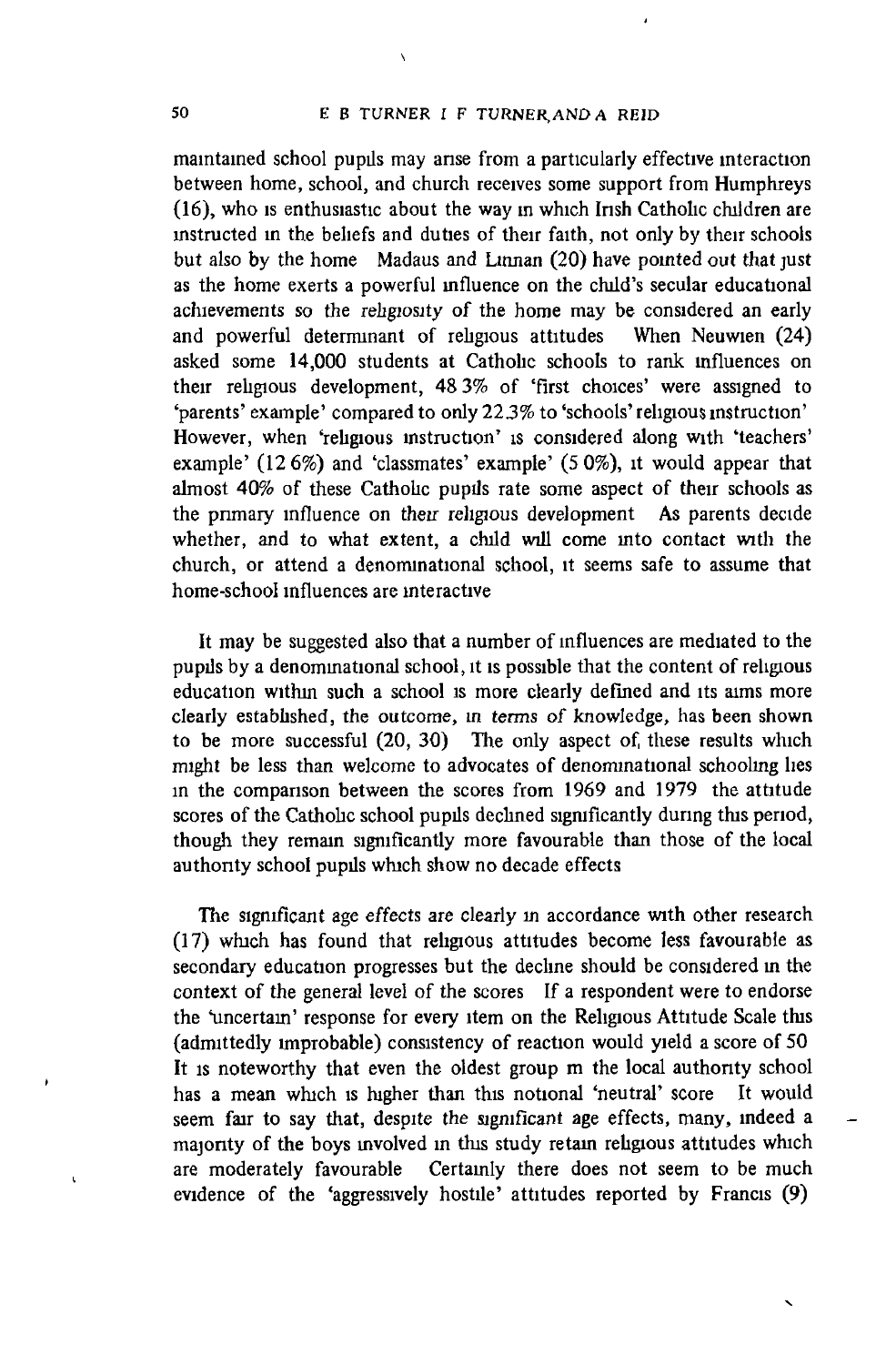### RELIGIOUS ATTITUDES IN SECONDARY SCHOOL 51

**Whatever the validity of the 'progressive secularization' hypothesis, which has been propounded (32) and criticized (21) with equal vigour, it might be expected that the phenomena of which that hypothesis seeks to take account would mainfest themselves differently in different communities. The difference between 1969 and 1979 scores in the Catholic school may give some support to the idea of gradual erosion (21) but the overall absence of decade effects is scarcely in accordance with a pattern of massive decline (32). In terms of deeply rooted social and personal values, a decade may be regarded as a very short time but it is possible to be impressed by the evidence of stability of religious attitudes during a period characterized by social and political unrest and by an intensification of endemic economic problems.**

#### REFERENCES

1. ARGYLE, M. *Religious behaviour.* London: Routledge & Kegan Paul, 1958. 2. BEACH, S.W. Religion and political change in Northern Ireland. *Sociological Analysis, 1977,38(1),* 37-38.

3. BELLAH, R.N. Religious evolution. *American Sociological Review,* 1964, *29,* 358-374.

4. CLARK, W.H. Religion as a response to the search for meaning: Its relation to skepticism and creativity. *Journal o f Social Psychology,* 1963*,60,* 127-137.

5. COX, E. *Sixth form religion.* London: SCM Press, 1967.

6. DAINES, J.W. Meaning or muddle? University of Nottingham Institute of Education, Paper No. 5, 1966.

7. FISHBEIN, M. (Ed.) *Readings in attitude theory and measurement.* New York: Wiley, 1967.

8. FRANCIS, L. The child's attitude towards religion: A review of research. *Educational Reserach,* 1978*,21,* 103-108.

9. FRANCIS, L. Measurement reapplied: Research into the child's attitude towards religion. British Journal of Religious Education, 1978-1979, 1, 45-51.

10. GARRITY, F.D. A study of the attitudes of some secondary-modern school pupils towards religious education. Unpublished MEd dissertation, University of Manchester, 1960.

11. GORSUCH, R.L. Editor's reflections. *Journal for the Scientific Study of Religion,* 1976,*15,* 95-98.

12. GREELEY, A.M. The religious behavior of graduate students. *Journal for the Scientific Study o f Religion,* 1965,5, 34-40.

13. GREER, J.E. The persistence of religion in Northern Ireland. *Character Potential,* in press.

14. HEPBURN, L.R. Religion in the social studies: The question of religious attitudes. *Religious Education,* 1971*,66,* 172-179.

15. HORNSBY-SMITH, M., & PETIT, M. Social, moral and religious attitudes of secondary school students. Journal of Moral Education, 1975, 4, 261-272.

16. HUMPHREYS, A.J. *New Dubliners: Urbanization and the Irish family.* London: Routledge & Kegan Paul, 1966.

17. HYDE, K.E. *Religious learning in adolescence.* University of Birmingham Institute of Education Monograph No. 7. London: Oliver & Boyd, 1965.